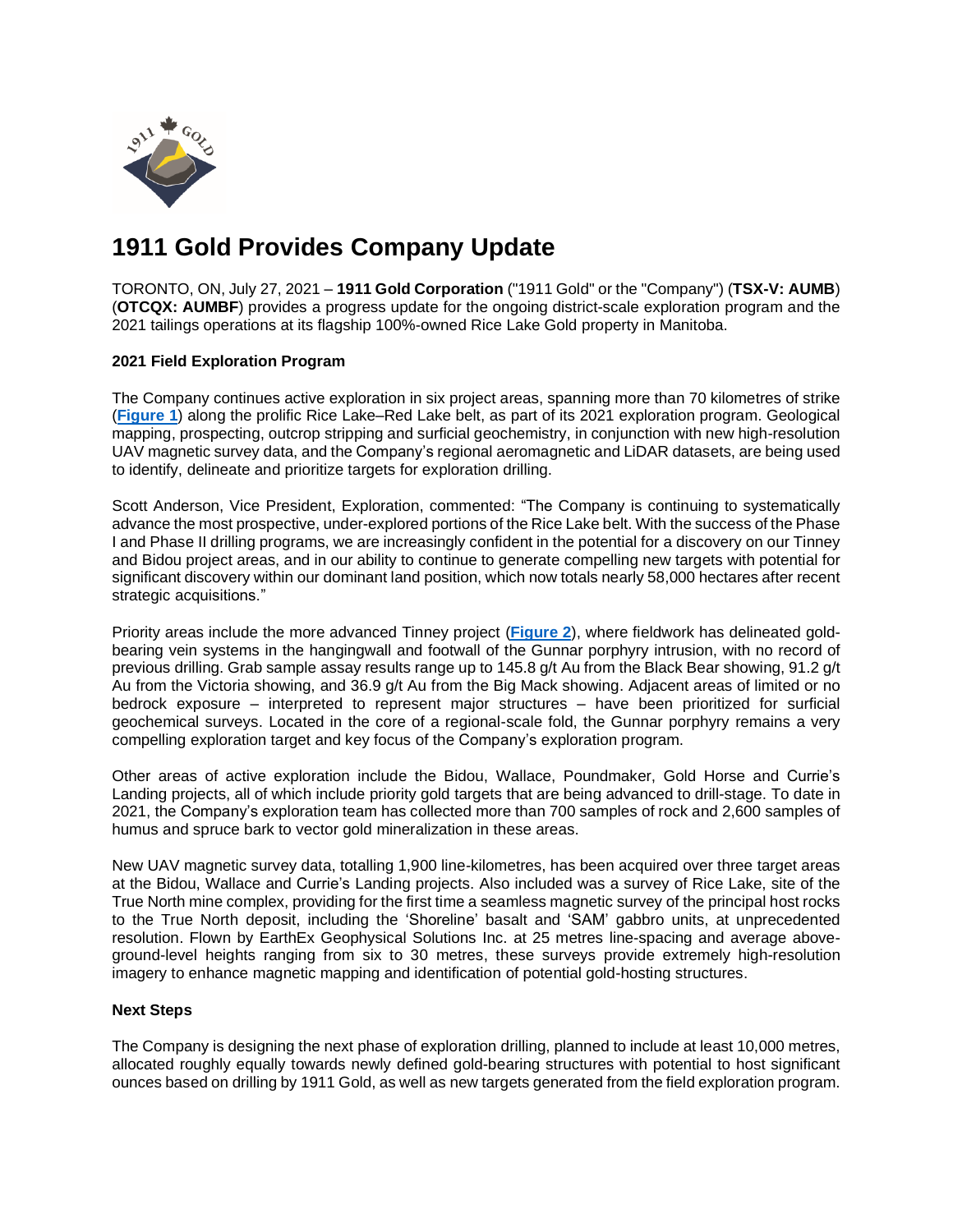Detailed 3D modelling of mineralized zones at the more advanced Tinney and Bidou projects has been completed based on results from Phase I and Phase II exploration drilling, during which the Company completed 87 drillholes, totalling 25,111 metres, testing 14 targets with no record of previous drilling, across five project areas.

Priorities for follow-up drilling will include infill and step-outs on high-grade intercepts from the Phase II program, including 8.1 g/t gold over 5.7 metres in drillhole EO-21-005 at Tinney and 6.0 g/t gold over 3.3 metres in drillhole BL-20-005 at Bidou, using refined 3D modelsofthe mineralized zones. In addition, drilling will target newly-defined structural intersections with potential to host high-grade shoots at both Tinney and Bidou, as identified from ongoing mapping and surficial geochemistry, and interpretation of aeromagnetic and LiDAR data.

Permits are now in-hand for follow-up drilling of the Edna-Otter target at the Tinney project, as well as two new targets at the Wallace project, and permit applications have been submitted for additional drill targets at the Tinney, Bidou, Wallace, Poundmaker and Gold Horse projects.

# **Other Projects**

Elsewhere in its project portfolio, the Company continues to advance the Apex property near Snow Lake, Manitoba, recently completing an induced-potential (IP) geophysical survey using Abitibi Geophysics' OreVision® deep-penetrating IP technique, which has identified compelling anomalies both at surface – in areas of known gold mineralization – and at depth. In addition, the Company is also in discussions with several interested parties regarding the Denton-Keefer and Tully properties near Timmins, Ontario, and will continue to explore opportunities to add value to or leverage these properties.

# **True North Tailings Operations**

Since commencing tailings reprocessing operations on April 20, 2021, the Company has processed 111,297 tonnes containing approximately 2,949 gold ounces. The average daily tonnage increased during the month of July to 1,300 tonnes per day, from 1,236 tonnes per day during the month of June, as weather conditions continue to be optimal for excavating and drying tailings. The Company has shipped 840 ounces of gold from May and June production, with another 901 ounces remaining in inventory as of June 30, 2021. The Company expects to produce between 4,000 and 4,500 ounces during the 2021 operating season. This will be dependent on weather conditions, particularly in the fall season, as the tailings operation is susceptible to both higher rainfall and freezing conditions.

#### **Qualified Person Statement**

Technical information in this news release has been reviewed and approved by Dr. Scott Anderson, Ph.D., P.Geo., the Company's Vice President, Exploration, and Qualified Person as defined by Canadian National Instrument 43-101 – Standards of Disclosure for Mineral Projects.

# **QA-QC Protocols**

Sample handling, preparation and analysis are monitored through the implementation of formal chain-ofcustody procedures and quality assurance-quality control (QA-QC) programs designed to follow industry best practices. In addition to laboratory QA-QC protocols, 1911 Gold inserts certified standards, noncertified blanks and field duplicates into the sample stream at regular intervals, such that QA-QC accounts for 10% of the total samples submitted. Results are routinely evaluated for accuracy, precision and contamination.

# **About 1911 Gold Corporation**

1911 Gold is a junior explorer that holds a highly prospective, consolidated land package totalling 58,000 hectares within and adjacent to the Archean Rice Lake greenstone belt in Manitoba, and also owns the